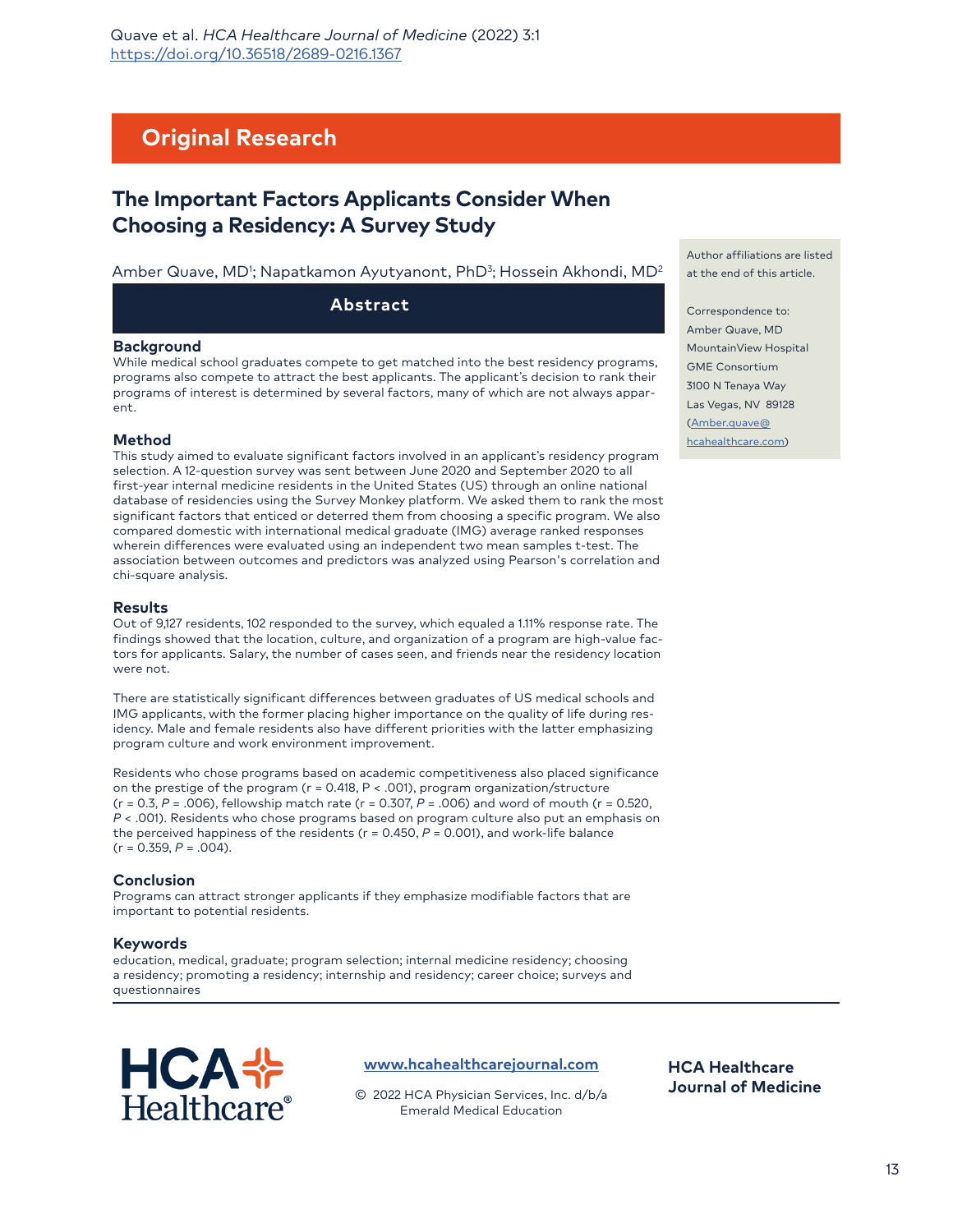# **Introduction**

Previous research has focused on how potential residents can make themselves stand out and seem more attractive to programs.<sup>1</sup> Rinard et al. researched what makes a resident attractive to surgical programs. They found that membership in the Alpha Omega Alpha honor society, good United States Medical Licensing Examination Step 1 and Step 2 scores, research experience, and graduation from a top 40 National Institute of Health-funded medical school were factors that significantly impacted a resident's chance of successfully matching into a good program. In contrast, additional graduate degrees did not affect matching into surgical specialties (range 0.64 to 1.2).<sup>1</sup>

Although applicants are competing to get in, programs are also fighting to attract the best applicants. This juxtaposition has created interest in how programs can make themselves more attractive to potential residents, which in turn may indirectly increase resident satisfaction by making the program a more cohesive, fluid, and high-functioning group. Prior studies have looked into this potential effect for programs such as plastic surgery.2 Vasconez analyzed residents' rankings and wellbeing via an anonymous online cross-sectional survey.2 In this study, the perception of resident happiness was the most positive factor influencing program ranking, followed by high operative volume, faculty mentorship, and strong research infrastructure.<sup>2</sup> Perception of a program as "malignant" was the most negative attribute influencing program ranking.2 This suggests that residents place significant importance on their own mental wellbeing while in training.

In a different study, Laskey et al. found that emergency medicine residents sampled from 1996-1998 and 2001-2004 by the American Board of Emergency Medicine in a longitudinal study, considered the program reputation, hospital facilities, program director reputation, and spousal influence essential variables when choosing a residency.3 Lastly, a Yousuf et al. survey concluded that the 3 essential factors affecting ranking by residents were resident-faculty relationships, clinical and surgical volume, and training diversity.4

The present study sought to determine what makes an applicant rank a particular internal

medicine (IM) program over others during the matching process. Therefore, a nationwide qualitative survey was done among IM residents to evaluate their reasons for ranking and ultimately choosing their residency program. The study's primary objective was to analyze residents' priorities and motivations for selecting specific residencies over others. The findings may help IM programs attract more prospective residents.

## **Materials and Methods Selection of Participants and Study Design**

This study includes matriculated residents from United States (US) IM residency programs; this included graduates of United States medical schools and international medical graduates (IMGs). Medical students, fellows, and physicians searching or interviewing for residency were excluded. The primary investigators did all of the eligibility assessments. The Graduate Medical Education (GME) Institutional Review Board (IRB) reviewed the study and determined that it was exempt.

Residency program contact information was obtained from FREIDA online, a national residency database.5 The voluntary survey was distributed electronically nationwide to all the residents via their residency program coordinators using FREIDA's database. The email contained an anonymous survey link that took the resident to the Survey Monkey platform. The survey included baseline demographics and 4 sets of ranking questions that allowed the subjects to rank their preferences for residency programs from the available choices (**Appendix 1**). There was an option for 50 characters of free text for each question. Each respondent completed the survey one time, and double-entry was prohibited. The study was conducted from June 2020 to September 2020.

## **Data Analysis**

Descriptive statistics were used to examine the distribution of outcomes and predictors. We compared domestic with international medical graduate (IMG) average ranked responses wherein differences were evaluated using an independent sample t-test. The association between outcomes and predictors was analyzed using Pearson's correlation and chi-square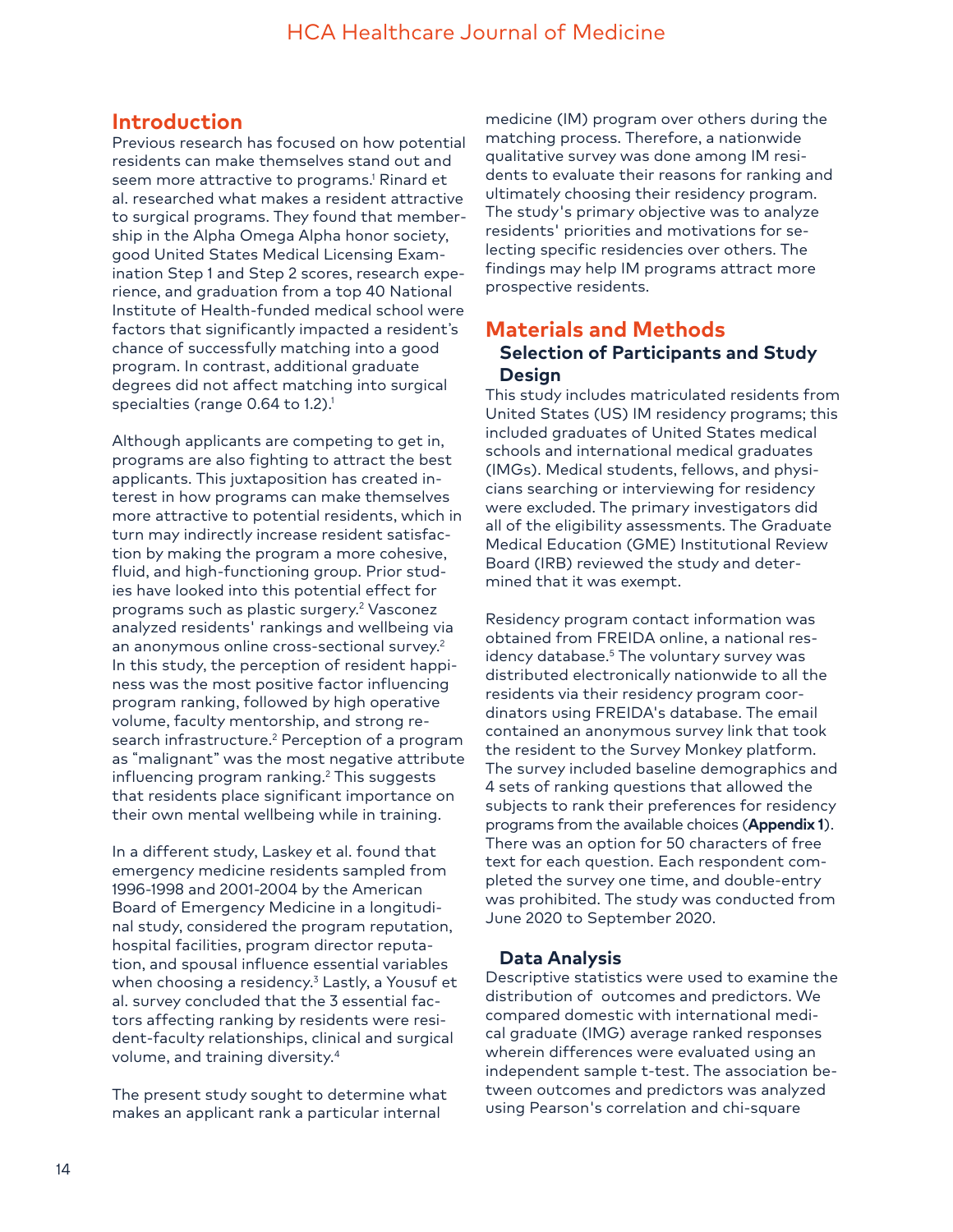analysis. A *P*-value of .05 was used as a threshold to determine statistical significance in all analyses. Statistical analyses were conducted using SPSS 26.<sup>6</sup>

# **Results**

Out of 9,127 residents, only 102 responded to the survey study email (1.11%) despite 3 overall attempts. The subjects' ages ranged from 25 to 49 with the mean  $(\pm$  SD) age being 31 ( $\pm$  4.5). There were 45 (44.1%) female responders and 54 (54.54%) male responders. Data were separated into groups based on the sex of the residents and the location of the medical school. For each of the 4 questions, the participants were asked to rank their answers from whatever the highest number is (8 or 16 depending on the question), being the least important, to 1, being the most important. The participants were required to rank all options.

The survey results showed that location was the most important factor for a resident in determining which program to choose followed by the program culture and its organization. The least important factors were the number of cases/procedures, friends in the location of the residency program, and salary.

The most important factors preventing residents from choosing a residency were location, academic competitiveness of the program, and program organization. The least important were salary, the number of patients and different pathologies, and the number of cases and procedures.

The top 3 most important reasons why residents did not apply to some programs were the location, discouragement from someone they knew, or a perceived lack of program prestige. The least important reason why residents did not apply to some programs was the perceived lack of program rigor.

Residents ranked improving resident benefits as the most important initiative for programs to promote themselves followed by higher gross salaries and student loan relief benefits. Residents cited better access to current medical journals and literature as the least important feature programs can improve on to attract residents (**Table 1**).

## **Domestic versus International Comparison**

Out of 102 residents, 62.7% of responses were from IMGs versus 37.3% for US medical school graduates. For US medical graduates, program prestige ranked, on average, lower as a factor for choosing a particular residency compared with IMGs (*P* = .006). In contrast, friends ranked as a higher priority for US medical graduates (*P* = .039). For US medical graduates, the fellowship match rate was not as crucial in preventing them from choosing a residency as it was for IMGs (*P* = .028). In contrast, the program's culture and the perceived happiness of the residents were more important for US medical graduates when choosing a specific program (*P* = .015 and .001, respectively).

There was no statistically significant difference between US medical graduates and IMGs on reasons for not applying to programs. US medical graduates cited more streamlined daily workflows as more important when improving residency programs (*P* = .048) (**Table 2**).

## **Sex Comparison**

Out of 99 residents who provided their sex, 54.54% of responses were from males, and 44.1% were from females. Females ranked residents' perceived happiness (*P* < .001), the number of patients and different pathologies (*P* = .001), and the number of cases/procedures (*P* = .022) as more important factors leading them to choose their current residency program compared to males.

There was no statistically significant difference between sexes regarding reasons that would have prevented them from choosing a particular program. Females ranked the program's location as a more critical reason as to why they did not apply to programs than men (*P* = .009). Males rated word of mouth as essential to promoting specific programs compared to females (*P* = .026). In contrast, females ranked improving the residency website (*P* = .006) and having a healthy program culture and work environment as more critical to promoting programs (*P* = .016) (**Table 3**).

## **Correlations**

We evaluated the ranking that caused residents to choose their current residency program and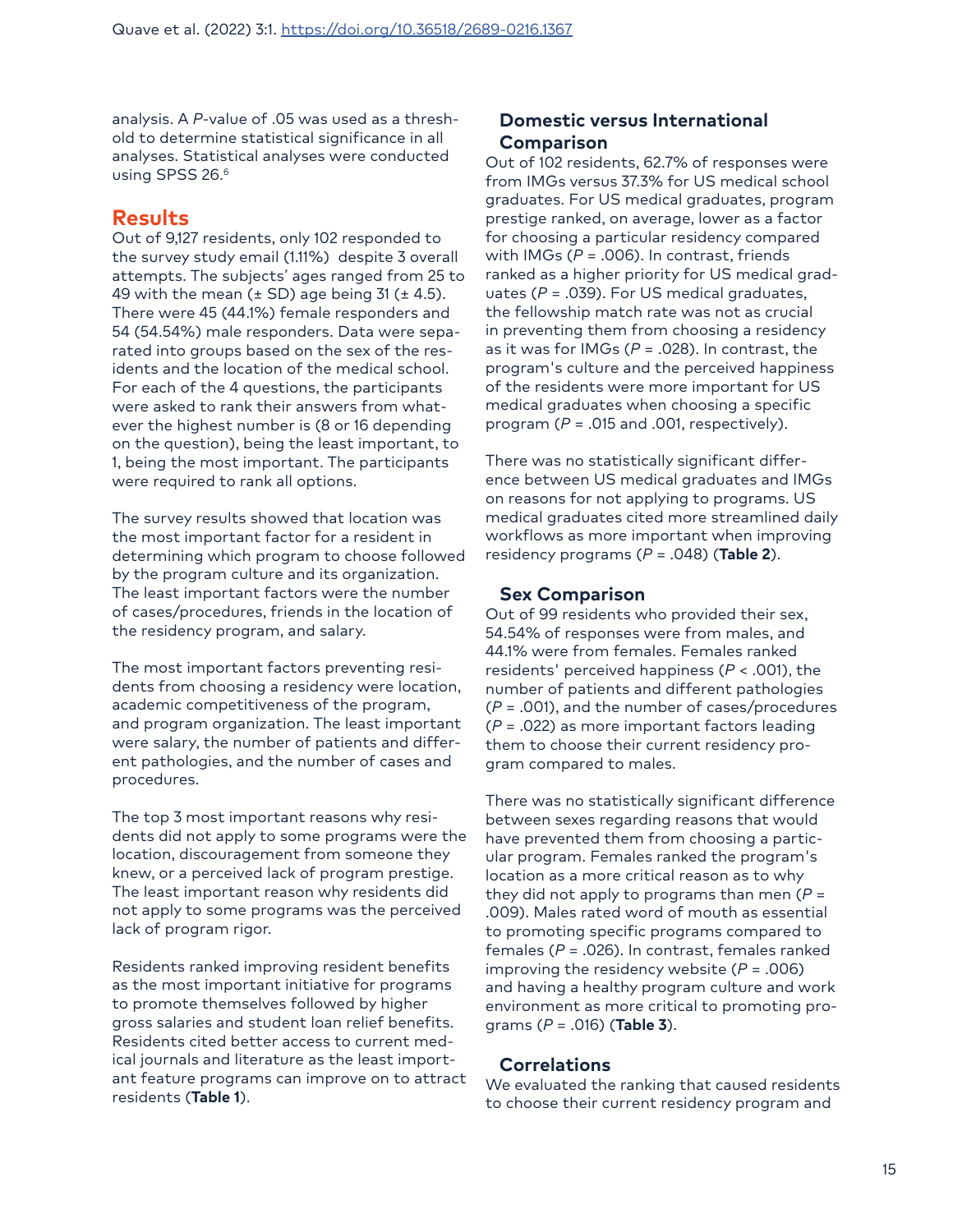# HCA Healthcare Journal of Medicine

# **Table 1.** Averages for All Questions From All Respondents (Listed by Their Ranking Results).

| 1. What drew<br>you to choose<br>your current res-<br>idency program?<br><b>Ranked from</b><br>most (1) to least<br>(16) important. | <b>Mean</b><br>(n) | 2. What would<br>have prevent-<br>ed you from<br>choosing a<br>particular resi-<br>dency? Ranked<br>from most (1)<br>to least (16)<br>important. | <b>Mean</b><br>(n) | 3. Why did you<br>not apply to<br>some programs?<br><b>Ranked from</b><br>most (1) to least<br>(8) critical. | <b>Mean</b><br>(n) | 4. What can be<br>done to promote<br>specific resi-<br>dency programs<br>across the<br>country? Ranked<br>from most (1)<br>to least (16)<br>important. | Mean<br>(n) |
|-------------------------------------------------------------------------------------------------------------------------------------|--------------------|--------------------------------------------------------------------------------------------------------------------------------------------------|--------------------|--------------------------------------------------------------------------------------------------------------|--------------------|--------------------------------------------------------------------------------------------------------------------------------------------------------|-------------|
| Location                                                                                                                            | 4.3(99)            | Location                                                                                                                                         | 3.6(79)            | Location of the<br>program                                                                                   | 2.8(86)            | Better resident<br>benefits                                                                                                                            | 4(86)       |
| Culture of the<br>program                                                                                                           | 6(89)              | Academic com-<br>petitiveness of<br>the program                                                                                                  | 5.2(58)            | Discouraged by<br>social contact                                                                             | 32(78)             | Higher gross<br>salaries                                                                                                                               | 4.6(80)     |
| Program organiza-<br>tion/structure                                                                                                 | 6.1(90)            | Program organi-<br>zation/structure                                                                                                              | 5.2(68)            | Perceived lack of<br>prestige of the<br>program                                                              | 4.3(74)            | Student loan relief<br>benefits                                                                                                                        | 4.86(79)    |
| Work-life balance                                                                                                                   | 6.1(88)            | Culture of the<br>program                                                                                                                        | 5.56(76)           | Organization of<br>the program                                                                               | 4.4(72)            | Have a healthy<br>program culture/<br>work environment                                                                                                 | 5(90)       |
| Perceived hap-<br>piness of the<br>residents                                                                                        | 6.2(92)            | Fellowship match<br>rate                                                                                                                         | 6.8(57)            | Perceived lack of<br>academic research<br>opportunities                                                      | 4.46(74)           | More modern and<br>more superior<br>facilities                                                                                                         | 5.5(77)     |
| Academic com-<br>petitiveness of the<br>program                                                                                     | 7.5(84)            | Program/compa-<br>ny benefits                                                                                                                    | 6.85(55)           | Program staff<br>and/or attending                                                                            | 4.5(75)            | Having an EMR or<br>a better EMR                                                                                                                       | 6.5(78)     |
| Family                                                                                                                              | 7.7(85)            | The prestige of<br>the program                                                                                                                   | 6.9(60)            | Lack of fellowship<br>opportunities                                                                          | 4.96(77)           | Word of mouth                                                                                                                                          | 71(66)      |
| Fellowship match<br>rate                                                                                                            | 8.7(81)            | Perceived hap-<br>piness of the<br>residents                                                                                                     | 7(73)              | Perceived lack of<br>challenge of the<br>program                                                             | 5(70)              | More streamlined<br>workflow                                                                                                                           | 8.6(70)     |
| The prestige of<br>the program                                                                                                      | 8.9(80)            | Work-life balance                                                                                                                                | 7.3(66)            |                                                                                                              |                    | Less dealing with<br>non-medical re-<br>sponsibilities                                                                                                 | 9.2(70)     |
| Weather                                                                                                                             | 8.9(84)            | Family                                                                                                                                           | 7.75(61)           |                                                                                                              |                    | The active social<br>life of the resi-<br>dents                                                                                                        | 9.2(71)     |
| Number of pa-<br>tients and differ-<br>ent pathologies                                                                              | 9(89)              | Weather                                                                                                                                          | 9(58)              |                                                                                                              |                    | Emphasis on com-<br>munity service                                                                                                                     | 9.5(62)     |
| Program/company<br>benefits                                                                                                         | 9(82)              | Serving the com-<br>munity                                                                                                                       | 9.15(58)           |                                                                                                              |                    | Alternative media<br>promotion                                                                                                                         | 10.1(64)    |
| Serving the com-<br>munity                                                                                                          | 9.2(81)            | <b>Friends</b>                                                                                                                                   | 10.4(54)           |                                                                                                              |                    | Regular adherence<br>to the 80-hr work<br>week restriction                                                                                             | 10.15(72)   |
| Number of cases<br>and/or procedures                                                                                                | 10.4(85)           | Salary                                                                                                                                           | 11.2(59)           |                                                                                                              |                    | Mass advertise-<br>ment in medical<br>schools                                                                                                          | 10.3(63)    |
| <b>Friends</b>                                                                                                                      | 10.8(76)           | Number of pa-<br>tients and differ-<br>ent pathologies                                                                                           | 11.5(57)           |                                                                                                              |                    | Improving the<br>website of the<br>residency/organi-<br>zation                                                                                         | 10.45(68)   |
| Salary                                                                                                                              | 11.1(80)           | Number of Cases<br>and/or proce-<br>dures                                                                                                        | 12.8(56)           |                                                                                                              |                    | Better access to<br>current medical<br>journals and liter-<br>ature                                                                                    | 12.2(72)    |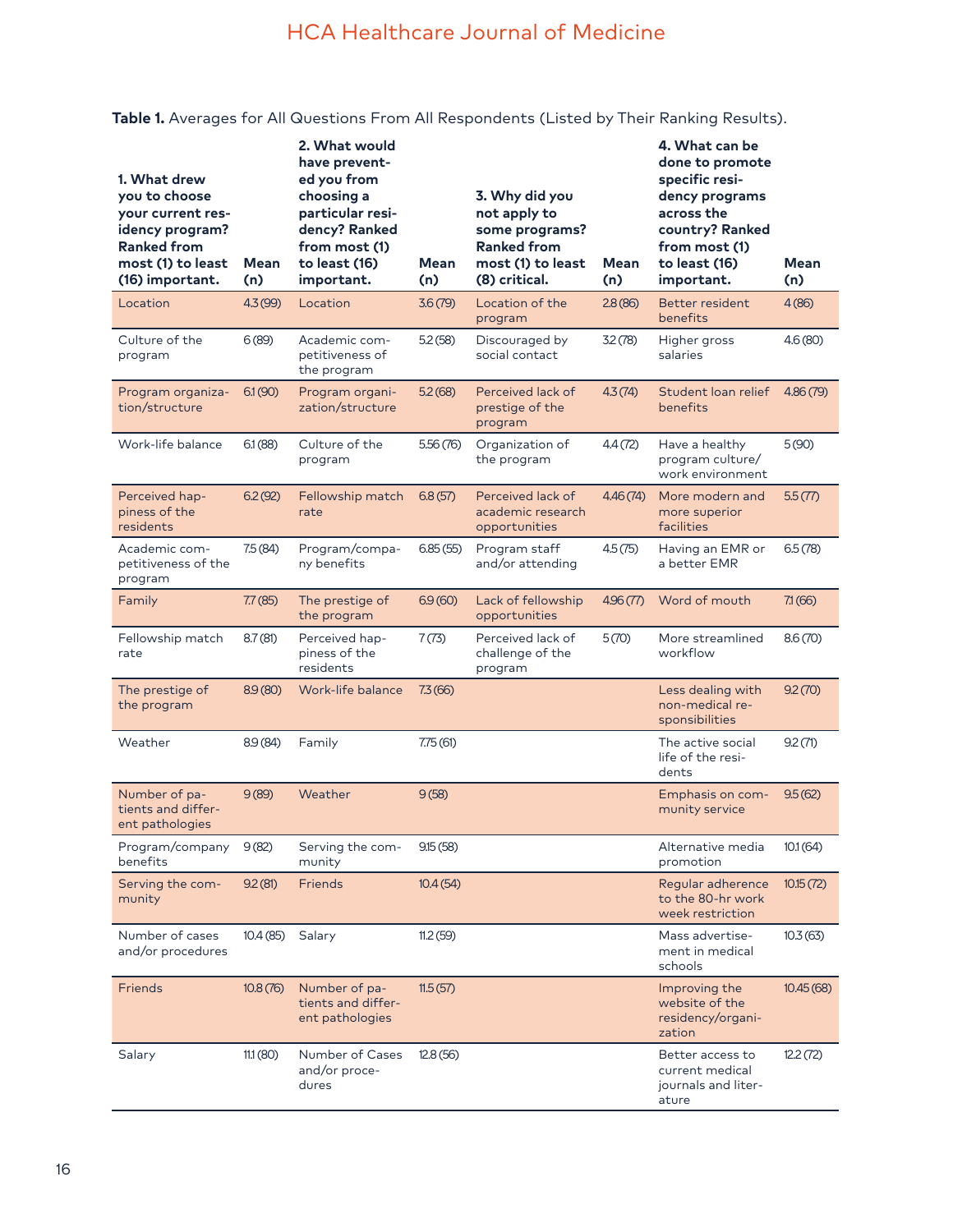### Quave et al. (2022) 3:1. [https://doi.org/10.36518/2689-0216.136](http://doi.org/10.36518/2689-0216.1367)7

| 1. Average Rank of<br>what drew USMGs<br>versus IMGs to<br>choose their current<br>residency programs<br>(1=most, 16=least) | <b>USMGs</b><br>(n) | <b>IMGs</b><br>(n) | 2. Average ranked<br>factors that would<br>have prevented the<br><b>USMGs versus IMGs</b><br>from choosing a<br>certain residency.<br>(1=most, 16=least) | <b>USMGs</b><br>(n) | <b>IMGs</b><br>(n) | 3. Average Ranked<br>reasons USMgs<br>versus IMGs<br>did not apply to<br>programs (1=most,<br>8=least) | <b>USMGs</b><br>(n) | <b>IMGs</b><br>(n) | 4. What can be<br>done to promote<br>specific residency<br>programs across the<br>country according to<br><b>USMGs versus IMGs?</b><br>(1=most, 16=least) | <b>USMGs</b><br>(n) | <b>IMGs</b><br>(n) |
|-----------------------------------------------------------------------------------------------------------------------------|---------------------|--------------------|----------------------------------------------------------------------------------------------------------------------------------------------------------|---------------------|--------------------|--------------------------------------------------------------------------------------------------------|---------------------|--------------------|-----------------------------------------------------------------------------------------------------------------------------------------------------------|---------------------|--------------------|
| Academic<br>competitiveness of<br>the program                                                                               | 8(26)               | 7(56)              | Academic<br>competitiveness of the<br>program                                                                                                            | 5.6(19)             | 5.1(38)            | Discouraged by a<br>social contact                                                                     | 3.0(24)             | 3.3(54)            | Student loan relief<br>benefits                                                                                                                           | 4.5(28)             | 5(51)              |
| Prestige of the<br>program                                                                                                  | 11 (25) $*$         | $8(53)$ *          | Prestige of the<br>program                                                                                                                               | 6.9(18)             | 7(41)              | Perceived lack of<br>prestige of the<br>program                                                        | 3.9(25)             | 4.5(49)            | Higher gross salaries                                                                                                                                     | 4(30)               | 4.9 (50)           |
| Program<br>organization/<br>Structure                                                                                       | 6.3(30)             | 5.9(58)            | Program organization/<br>Structure                                                                                                                       | 5.3(23)             | 5.2(44)            | Perceived lack of<br>academic research<br>opportunities                                                | 4.2(28)             | 4.6(46)            | <b>Better resident</b><br>benefits                                                                                                                        | 4.1(32)             | 3.9(54)            |
| Program/Company<br>benefits                                                                                                 | 9.8(26)             | 8.7(54)            | Program/Company<br>benefits                                                                                                                              | 7.2(16)             | 6.8(38)            | Perceived lack of<br>challenge of the<br>program                                                       | 4.96 (24)           | 5.15(46)           | More modern and nicer 5.2 (26)<br>facilities                                                                                                              |                     | 5.6(51)            |
| Fellowship match rate 9.1 (27)                                                                                              |                     | 8.6(52)            | Fellowship match rate                                                                                                                                    | 8.1 $(17)$ *        | 6.4 $(39)$ *       | Organization of the<br>program                                                                         | 4.7(24)             | 4.2(48)            | Word of mouth                                                                                                                                             | 7.4(18)             | 6.97(48)           |
| Location                                                                                                                    | 3.5(36)             | 4.7(61)            | Location                                                                                                                                                 | 3.3(26)             | 3.7(52)            | Location of the<br>program                                                                             | 2.5(31)             | 3(55)              | Mass advertisement in<br>medical schools                                                                                                                  | 10.1(17)            | 10.3(46)           |
| Serving the<br>community                                                                                                    | 9.6(23)             | 8.9(56)            | Serving the community                                                                                                                                    | 9.3(16)             | 9.1(41)            | Program staff and<br>attending                                                                         | 3.8(23)             | 4.8(52)            | Alternative media<br>promotion (apps, social<br>media, etc.)                                                                                              | 10.47(17)           | 10(47)             |
| Family                                                                                                                      | 7.7(26)             | 7.6(57)            | Family                                                                                                                                                   | 7.4(18)             | 7.9(42)            | Lack of fellowship<br>opportunities                                                                    | 4.9 (26)            | 4.98 (51)          | Emphasis on<br>community service                                                                                                                          | 9.9(17)             | 9.4(45)            |
| <b>Friends</b>                                                                                                              | 9.5 $(24)$ *        | 11.5 (50) $*$      | Friends                                                                                                                                                  | 10.4(16)            | 10.5(37)           |                                                                                                        |                     |                    | More streamlined daily<br>workflow                                                                                                                        | $7.5(22)$ *         | $9.1(48)$ *        |
| Culture of the<br>program                                                                                                   | 5.1(31)             | 6.4(56)            | Culture of the program                                                                                                                                   | 4.0 (27) $*$        | 6.3 (48) $*$       |                                                                                                        |                     |                    | Having an EMR or a<br>better EMR                                                                                                                          | 5.7(27)             | 7(51)              |
| Weather                                                                                                                     | 7.8(27)             | 9.3(55)            | Weather                                                                                                                                                  | 10(16)              | 8.6(41)            |                                                                                                        |                     |                    | Less dealing with non-<br>medical responsibilities                                                                                                        | 9.1(21)             | 9.2(49)            |
| Salary                                                                                                                      | 9.8(26)             | 11.8(52)           | Salary                                                                                                                                                   | 10.8(17)            | 11.3(41)           |                                                                                                        |                     |                    | Improving the website<br>of the residency/<br>organization                                                                                                | 9.9(20)             | 10.7(48)           |
| Work-Life balance                                                                                                           | 5.5(30)             | 6.5(56)            | Work-Life balance                                                                                                                                        | 6.5(24)             | 7.7(42)            |                                                                                                        |                     |                    | The active social life of<br>the residents                                                                                                                | 8.6(23)             | 9.5(48)            |
| Perceived happiness<br>of the residents                                                                                     | 5.2(33)             | 6.7(57)            | Perceived happiness of<br>the residents                                                                                                                  | 4.4 $(28)$ *        | 8.6 $(44)$ *       |                                                                                                        |                     |                    | Reqular adherence to<br>the 80-hour workweek                                                                                                              | 9.7(23)             | 10.4 (49)          |
| Number of patients<br>and different<br>pathologies                                                                          | 8.1(30)             | 9.2(57)            | Number of patients<br>and different<br>pathologies                                                                                                       | 12.2(17)            | 11.2(39)           |                                                                                                        |                     |                    | Having a healthy<br>program culture/work-<br>environment                                                                                                  | 4.45(33)            | 5.4(57)            |
| Number of cases and/<br>or procedures                                                                                       | 10.1(26)            | 10.3(57)           | Number of cases and/<br>or procedures                                                                                                                    | 13.2(18)            | 12.5(37)           |                                                                                                        |                     |                    | Better access to<br>current medical<br>journals and literature                                                                                            | 13.14 (21)          | 11.8(51)           |

# **Table 2.** Averages for All Questions From US Medical School Graduates (USMGs) and International Medical Graduates (IMGs).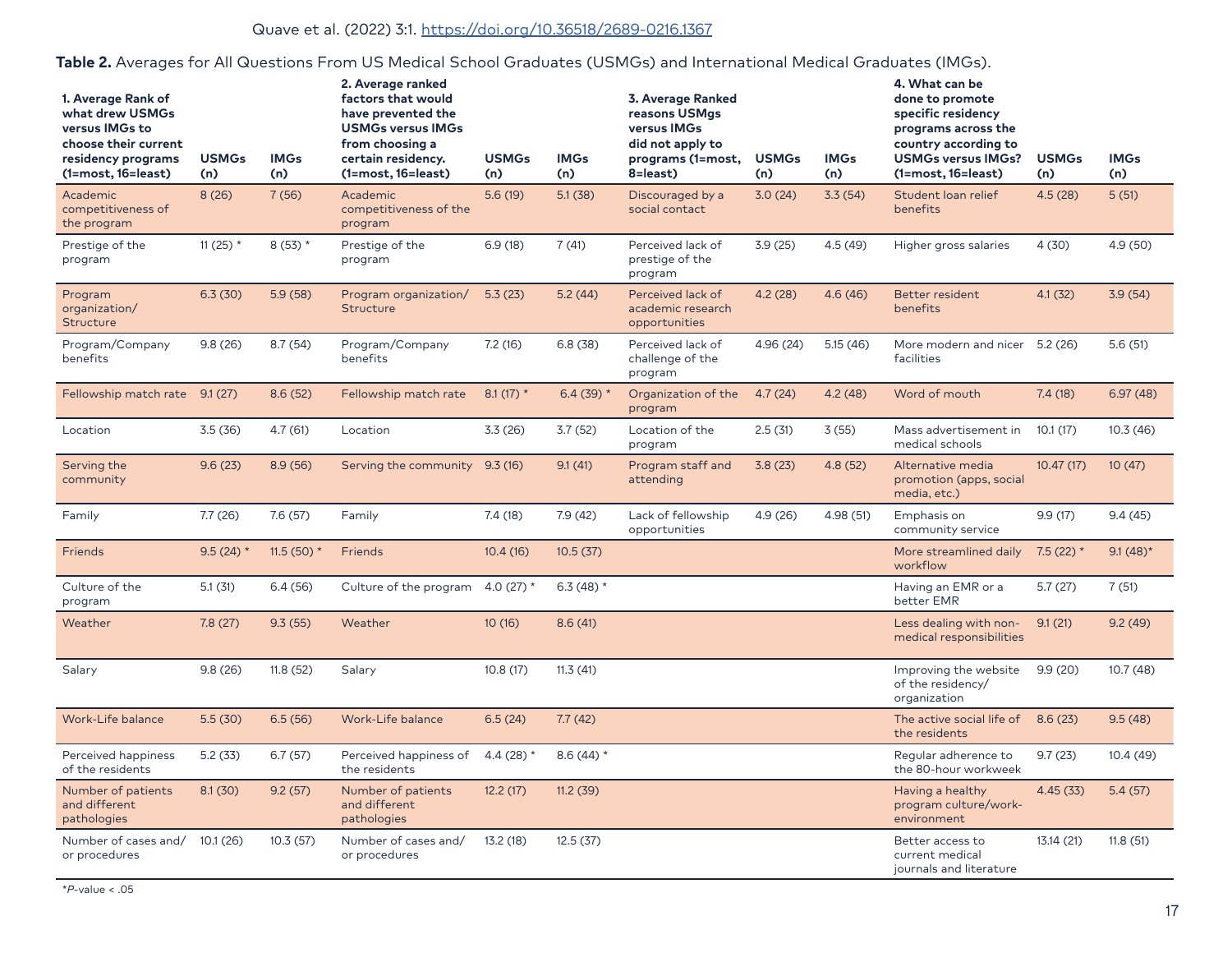# HCA Healthcare Journal of Medicine

## **Table 3.** Averages for All Questions From Males Compared With Females.

| 1. Average rank of<br>what drew males<br>versus females to<br>choose their current<br>residency programs<br>(1=most, 16=least) | <b>Males</b><br>(n) | <b>Females</b><br>(n) | 2. Average ranked<br>factors that would<br>have prevented<br>males versus females<br>from choosing a<br>certain residency.<br>(16=least, 1=most) | <b>Males</b><br>(n) | <b>Females</b><br>(n) | 3. Average ranked<br>reasons males versus<br>females did not<br>apply to programs<br>(8=least, 1=most) | <b>Males</b><br>(n) | <b>Females</b><br>(n) | 4. What can be done<br>to promote specific<br>residency programs<br>across the country<br>according to males<br>versus females?<br>(16=least, 1=most) | <b>Males</b><br>(n) | <b>Females</b><br>(n) |
|--------------------------------------------------------------------------------------------------------------------------------|---------------------|-----------------------|--------------------------------------------------------------------------------------------------------------------------------------------------|---------------------|-----------------------|--------------------------------------------------------------------------------------------------------|---------------------|-----------------------|-------------------------------------------------------------------------------------------------------------------------------------------------------|---------------------|-----------------------|
| Academic<br>competitiveness of the<br>program                                                                                  | 7.3(49)             | 7.6(30)               | Academic<br>competitiveness of the<br>program                                                                                                    | 5.2(36)             | 5.5(18)               | Discouraged by a social<br>contact                                                                     | 3(45)               | 3.3(30)               | Student loan relief<br>benefits                                                                                                                       | 5(47)               | 4.8 (29)              |
| Prestige of the<br>program                                                                                                     | 9(47)               | 8.86 (28)             | Prestige of the program                                                                                                                          | 6.9(36)             | 7.4(20)               | Perceived lack of<br>prestige of the program                                                           | 4(46)               | 4.8(25)               | Higher gross salaries                                                                                                                                 | 4.3(49)             | 4.9 (28)              |
| Program organization/<br>Structure                                                                                             | 6.1(51)             | 5.8(34)               | Program organization/<br>Structure                                                                                                               | 5.8(38)             | 4.3(26)               | Perceived lack of<br>academic research<br>opportunities                                                | 4.4(45)             | 4.6(26)               | Better resident benefits 3.9 (48)                                                                                                                     |                     | 4(35)                 |
| Program/Company<br>benefits                                                                                                    | 8.4(49)             | 10(28)                | Program/Company<br>benefits                                                                                                                      | 6.9(34)             | 7.1(17)               | Perceived lack of<br>challenge of the<br>program                                                       | 5.1(43)             | 4.9 (24)              | More modern and nicer<br>facilities                                                                                                                   | 5.2(46)             | 5.9(28)               |
| Fellowship match rate                                                                                                          | 8.6(48)             | 8.9(28)               | Fellowship match rate                                                                                                                            | 6.9(36)             | 7(17)                 | Organization of the<br>program                                                                         | 4.5(45)             | 4.2(24)               | Word of mouth                                                                                                                                         | 6.2 $(39)$ *        | 8.5 $(24)$ *          |
| Location                                                                                                                       | 4.3(53)             | 4.5(41)               | Location                                                                                                                                         | 3.7(45)             | 3(30)                 | Location of the program 3.3 (48) *                                                                     |                     | $2(35)$ *             | Mass advertisement in<br>medical schools                                                                                                              | 9.7(40)             | 11.3(20)              |
| Serving the community                                                                                                          | 9(46)               | 9.2(30)               | Serving the community                                                                                                                            | 9.35(37)            | 9.35(17)              | Program staff and<br>attending                                                                         | 4.8(46)             | 4.2(26)               | Alternative media<br>promotion (apps, social<br>media, etc.)                                                                                          | 9.9(40)             | 10.2(21)              |
| Family                                                                                                                         | 7.5(48)             | 8.3(32)               | Family                                                                                                                                           | 7.3(38)             | 8.7(19)               | Lack of fellowship<br>opportunities                                                                    | 5.1(47)             | 4.3(27)               | Emphasis on<br>community service                                                                                                                      | 9.4(37)             | 9.8(22)               |
| <b>Friends</b>                                                                                                                 | 10.6(44)            | 11.9(27)              | Friends                                                                                                                                          | 10.5(34)            | 10.75(16)             |                                                                                                        |                     |                       | More streamlined daily<br>workflow                                                                                                                    | 8.55(40)            | 8.6(27)               |
| Culture of the program                                                                                                         | 6.6(50)             | 5(34)                 | Culture of the program                                                                                                                           | 6(43)               | 4.4 (29)              |                                                                                                        |                     |                       | Having an EMR or a<br>better EMR                                                                                                                      | 6.6(44)             | 6.4(31)               |
| Weather                                                                                                                        | 9(48)               | 8.8(31)               | Weather                                                                                                                                          | 9.5(36)             | 8(19)                 |                                                                                                        |                     |                       | Less dealing with non-<br>medical responsibilities                                                                                                    | 9.8(43)             | 8(24)                 |
| Salary                                                                                                                         | 11(46)              | 11.75(29)             | Salary                                                                                                                                           | 10.9(38)            | 11.7(18)              |                                                                                                        |                     |                       | Improving the website<br>of the residency/<br>organization                                                                                            | 11.5 (40) $*$       | $8.3(25)$ *           |
| Work-Life balance                                                                                                              | 6.7(49)             | 5.5(34)               | Work-Life balance                                                                                                                                | 7.6(40)             | 6.6(23)               |                                                                                                        |                     |                       | The active social life of<br>the residents                                                                                                            | 9.85(42)            | 8.3(26)               |
| Perceived happiness of<br>the residents                                                                                        | 7.3 (50) $*$        | 4.3 $(37)$ *          | Perceived happiness of<br>the residents                                                                                                          | 7.4(41)             | 6(28)                 |                                                                                                        |                     |                       | Reqular adherence to<br>the 80-hour workweek                                                                                                          | 10.9(44)            | 8.9(25)               |
| Number of patients<br>and different<br>pathologies                                                                             | 10.1 (49) $*$       | 6.9 (35) $*$          | Number of patients and<br>different pathologies                                                                                                  | 11.9(34)            | 10.3(19)              |                                                                                                        |                     |                       | Having a healthy<br>program culture/work-<br>environment                                                                                              | $6(49)$ *           | $3.6(38)$ *           |
| Number of cases and/<br>or procedures                                                                                          | 11.3 (47) $*$       | $8.5(33)$ *           | Number of cases and/or 12.8 (33)<br>procedures                                                                                                   |                     | 12.15 (19)            |                                                                                                        |                     |                       | Better access to current 12.9 (42)<br>medical journals and<br>literature                                                                              |                     | 11(27)                |

\**P*-value < .05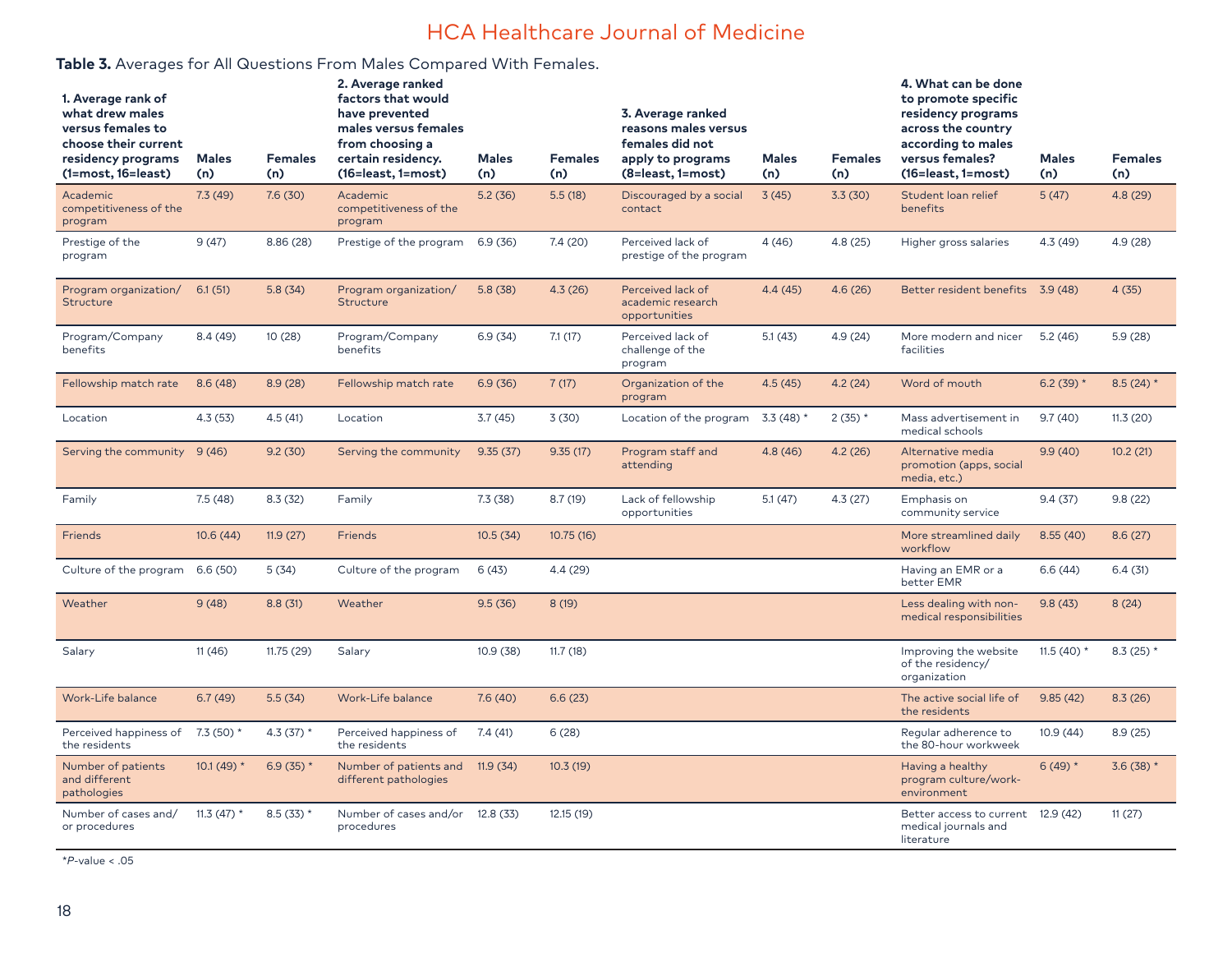the ranking that deterred them from selecting one in questions 1 and 2. We found the program's academic competitiveness, program prestige, and fellowship match rate were all positively correlated with each other when comparing residents who answered questions 1 and 2. In addition, residents who chose programs based on academic competitiveness also placed significance on prestige of the program (r = 0.418, *P* < .001), program organization/ structure (r = 0.3, *P* = .006), fellowship match rate (r = 0.307, *P* = .006), and (in question 4) positive word of mouth (r = 0.520, *P* < .001). Residents who chose programs based on location also ranked family (r = 0.296, *P* = 0.006), weather (r = 0.284, *P* = .009), and having a healthy program culture/work environment (r = 0.292, *P* = 0.006) higher. Residents who chose programs based on serving the community positively correlated with residents who did not apply to programs based on the perceived lack of academic research opportunities  $(r = 0.317, P = .009)$ .

Residents who chose programs based on program culture in questions 1 and 2 also emphasized (in question 4) perceived happiness of the residents (r = 0.45, *P* < .001), work-life balance  $(r = 0.359, P = .004)$ , and programs that promote regular adherence to the 80-hour workweek restriction (r = 0.453, *P* < .001). In addition, residents who chose programs based on the number of patients and different pathologies in questions 1 and 2 also looked for a positive perception of staff/attendings in question 3  $(r = 0.343, P = .004)$ , and looked for programs that promote regular adherence to the 80-hour workweek restriction (r = 0.378, *P* = .001) and programs with a healthy program culture/work environment in question  $4$  ( $r = 0.324$ ,  $P = .004$ ).

In contrast, the same residents who chose programs based on academic competitiveness in questions 1 and 2 put less emphasis on worklife balance (r = -0.368, *P* = .001) and the residents' perceived happiness (r = -0.355, *P* = .001). Residents who chose programs based on program/company benefits and family in questions 1 and 2 focused less on the residents' perceived satisfaction (r = -0.319, *P* = .004 for benefits and r = -0.312, *P* = .004 for family) and the number of patients with different pathologies (r = -0.359, *P* = .001 for benefits and r = -0.291, *P* = .009 for family) when ranking residencies.

Residents who thought the best way to improve program reputation was through mass advertisement and alternative media promotion tended to rank promoting the active social life of residents (r = -0.522, *P* < .001 and r = -0.470, *P* < .001) and a regular adherence to the 80-hour workweek restriction (r = -0.529, *P* < .001 and r = -0.383, *P* = .002), or having a healthy program culture/work environment  $(r = -0.49, P = -.451)$  and better access to medical journals/literature (r = -0.498, *P* = .0 and r = -0.449, *P* < .001) as not important.

### **Discussion**

There is no doubt that many factors are involved when an applicant chooses a residency. A program that wishes to attract more desirable applicants has inherent and non-modifiable factors such as location, weather, community, etc. Although some other factors are modifiable, they are only partially so. Examples are salary (regulated by ACGME for the most part), cases encountered in the hospital, and pathology frequency. However, some factors are modifiable, which need to be the focus of a program that wishes to attract better applicants. Organization of a program, work-life balance, and perceived happiness are modifiable factors that a program can change with thoughtful planning and execution. Based on this study's findings, programs can look into the highly regarded factors and modify them as much as possible. Through careful planning, the program director can immensely enhance the applicant pool and future residents for the program.

One of our study's limitations is that the respondents are limited to the IM residents who successfully matched. Another limitation is that the sample size is small compared with the entire population despite emailing programs multiple times. Completing the survey was voluntary, and residents were not required by their programs to fill out the survey. Therefore, there may be participation bias due to a low response rate. Since the study was blinded to location, we do not know which region or programs the responses came from or in what percentages. It is also unclear which locations were more desirable for the applicants, if they will eventually practice in the same area as they did residency, or if the location was their goal when choosing the program.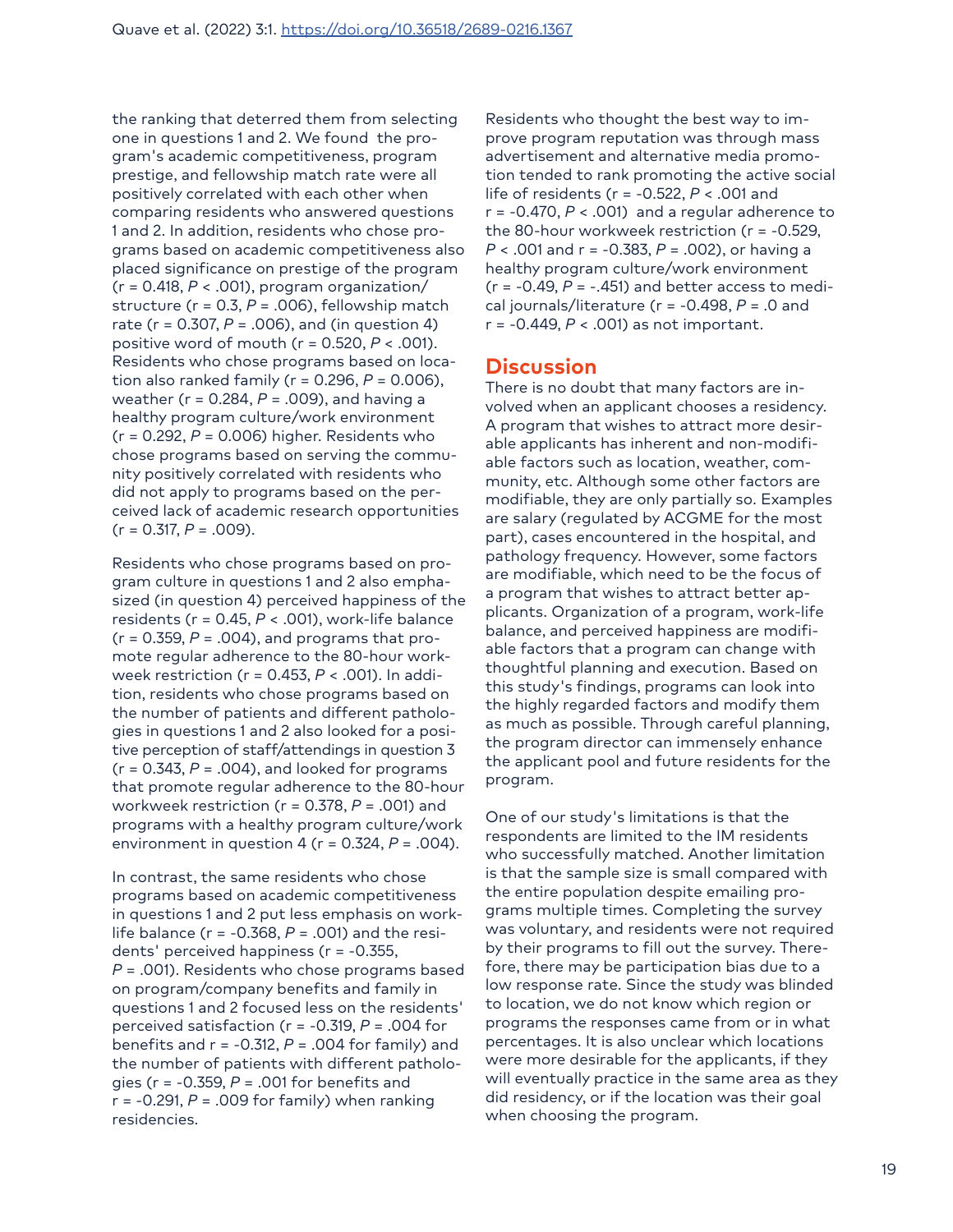Future research should include increased sample size and information on resident response rate and type based on location. Such research may also expand to include other specialties and study resident wellness. Such a follow-up study might benefit programs and residents alike and guide the best possible match.

# **Conclusion**

Attracting stronger applicants is possible for programs by emphasizing modifiable factors important for the applicants. Based on what successfully matched internal medicine residents are searching for, our results show that programs should focus on the modifiable factors of program organization, program reputation, higher gross salaries with robust student loan relief benefits, improved resident benefits, work-life balance, and perceived happiness to attract stronger applicants.

## **Contribution Statement**

AQ developed the concept, made the questionnaire, conducted the survey, wrote the manuscript, and made the tables.

HA developed the concept, edited the manuscript, submitted it to the journal, and is responsible for the overall content as guarantor. NA facilitated data gathering, performed the statistical analysis, and edited the manuscript.

### **Acknowledgment**

Veronica Tomlinson

### **Conflicts of Interest**

The authors declare they have no conflicts of interest.

Dr Quave is an employee of MountainView Hospital, a hospital affiliated with the journal's publisher.

Dr Akhondi is an employee of West Florida Hospital, a hospital affiliated with the journal's publisher.

Dr Ayutyanont is an employee of HCA Healthcare Graduate Medical Education, an organization affiliated with the journal's publisher.

This research was supported (in whole or in part) by HCA Healthcare and/or an

HCA Healthcare affiliated entity. The views expressed in this publication represent those of the author(s) and do not necessarily represent the official views of HCA Healthcare or any of its affiliated entities.

#### **Author Affiliations**

- 1. MountainView Hospital-GME Consortium Las Vegas, NV
- 2. West Florida Hospital, Pensacola, FL
- 3. HCA Healthcare Graduate Medical Education, Far West Division, Las Vegas, NV

# **References**

- Rinard JR, Garol BD, Shenoy AB, Mahabir RC. Successfully matching into surgical specialties: an analysis of national resident matching program data. J *Grad Med Educ*. 2010;2(3):316–321. doi:10.4300/JGME-D-09-00020.1
- 2. Vyas KS, Vasconez HC. What makes a plastic surgery residency program attractive? An applicant's perspective. *Plast Reconstr Surg Glob Open*. 2016;4(6):e771. Published online June 29, 2016. doi:10.1097/GOX.0000000000000785
- 3. Laskey S, Cydulka RK. Applicant considerations associated with selection of an emergency medicine residency program. *Acad Emerg Med*. 2009;16(4):355-359. doi:10.1111/j.1553- 2712.2009.00361.x
- 4. Yousuf SJ, Kwagyan J, Jones LS. Applicants' choice of an ophthalmology residency program. *Ophthalmology*. 2013;120(2):423-427. doi:10.1016/j. ophtha.2012.07.084.
- 5. FREIDA. American Medical Association. Accessed June 1, 2020. [https://freida.ama-assn.](https://freida.ama-assn.org/) [org/](https://freida.ama-assn.org/)
- 6. IBM SPSS software. IBM. Accessed February 21, 2022. [https://www.ibm.com/analytics/spss-sta](https://www.ibm.com/analytics/spss-statistics-software)[tistics-software](https://www.ibm.com/analytics/spss-statistics-software)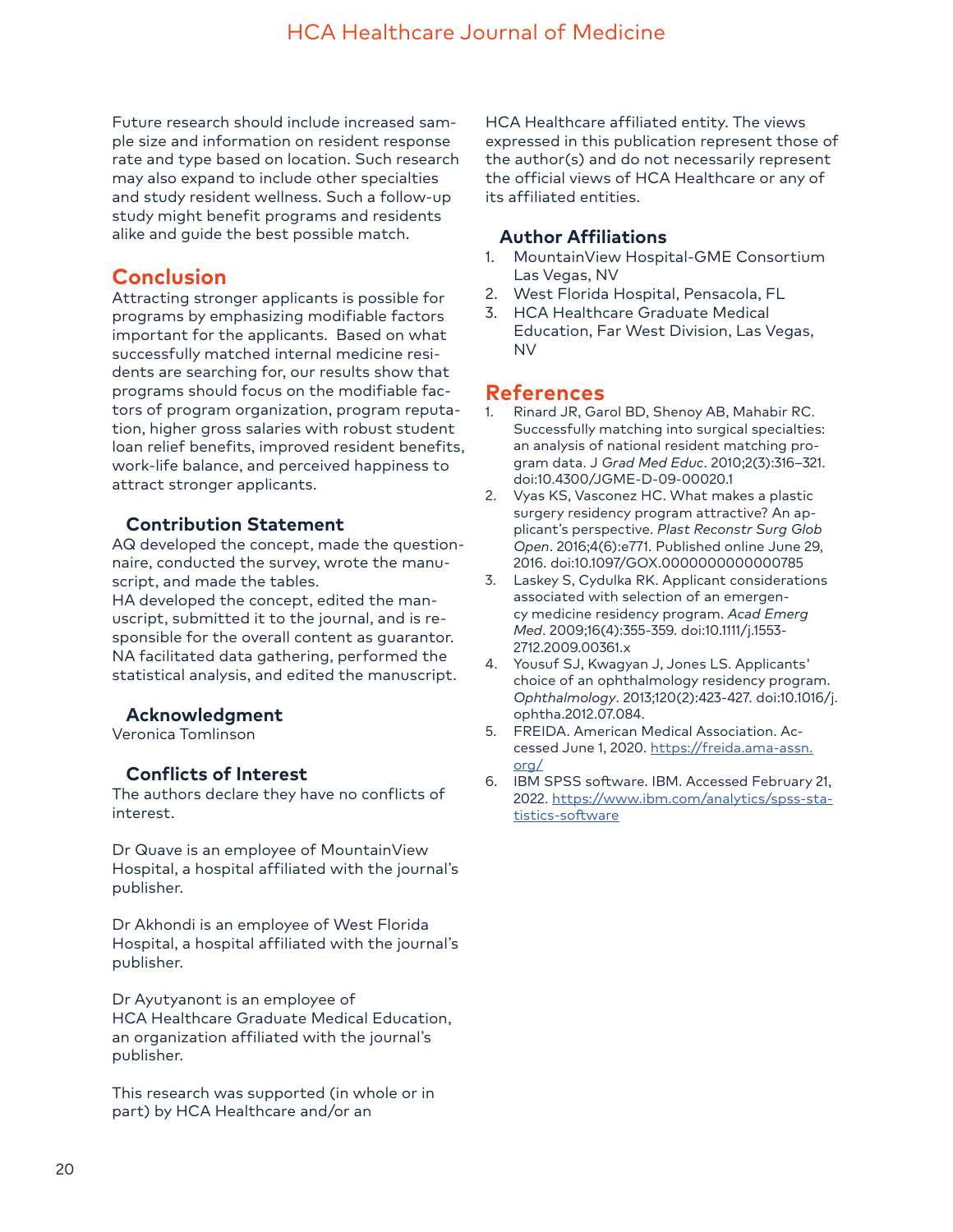#### **Appendix 1.** Survey.

| $Age =$    | Sex= | Specialty=IM     | US graduate= | International graduate= |
|------------|------|------------------|--------------|-------------------------|
| Home town= |      | Med School town= |              | Residency town=         |

#### **1. What drew you to choose your current residency program? Choose as many as you want but number them based on importance (16=least, 1=most)**

- a. Academic competitiveness of the program
	- b. Prestige of the program
- c. Program organization/structure
- d. Program/company benefits
- e. Fellowship match rate
- f. Location
- g. Serving the community
- h. Family
- i. Friends
- j. Culture of the program
- k. Weather
- l. Salary
- m. Work-life balance
- n. Perceived happiness of the residents
- o. Number of patients and different pathologies
- p. Number of cases and procedures
- q. Other (please specify)

#### **2. What would have prevented you from choosing a certain residency? Choose as many as you want but number them based on importance (16=least, 1=most)**

- a. Academic competitiveness of the program
- b. Prestige of the program
- c. Program organization/structure
- d. Program/company benefits
- e. Fellowship match rate
- f. Location
- g. Serving the community
- h. Family
- i. Friends
- j. Culture of the program
- k. Weather
- l. Salary
- m. Work-life balance
- n. Perceived happiness of the residents
- o. Number of patients and different pathologies
- p. Number of cases and procedures
- q. Other (please specify)

#### **3. Why did you not apply to some programs? (8=least, 1=most)**

- a. Discouraged by a social contact (friends, family)
- b. Perceived lack of prestige of the program
- c. Perceived lack of academic research opportunities
- d. Perceived lack of challenge of the program
- e. Organization of the program
- f. Location of the program
- g. Program staff and attending
- h. Lack of fellowship opportunities